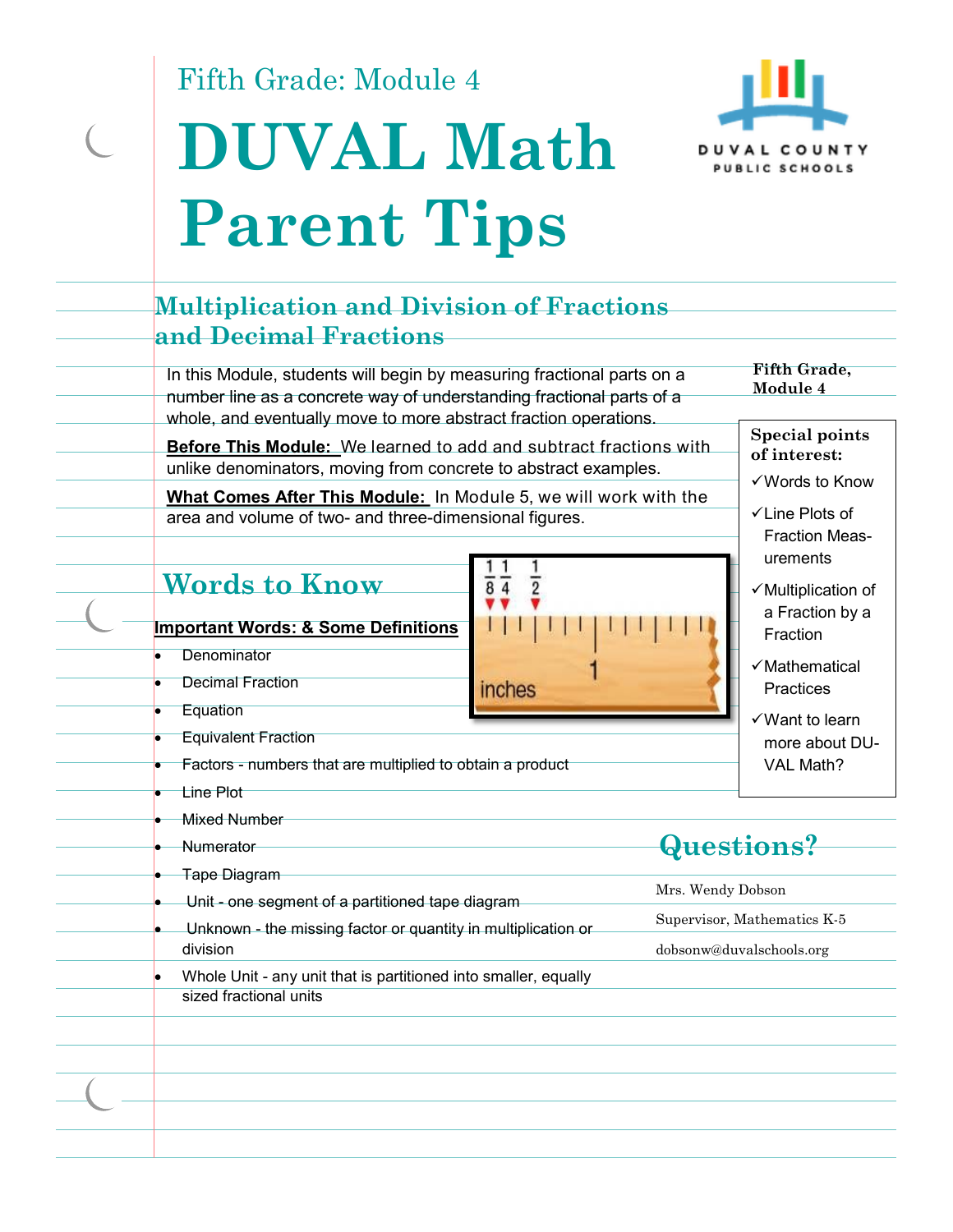## **Line Plots of Fraction Measurements**

In Topic A, students construct line plots by measuring the same objects using three different rulers accurate to 1/2, 1/4, and 1/8 of an inch. Students compare the line plots and explain how changing the accuracy of the unit of measure affects the distribution of points.

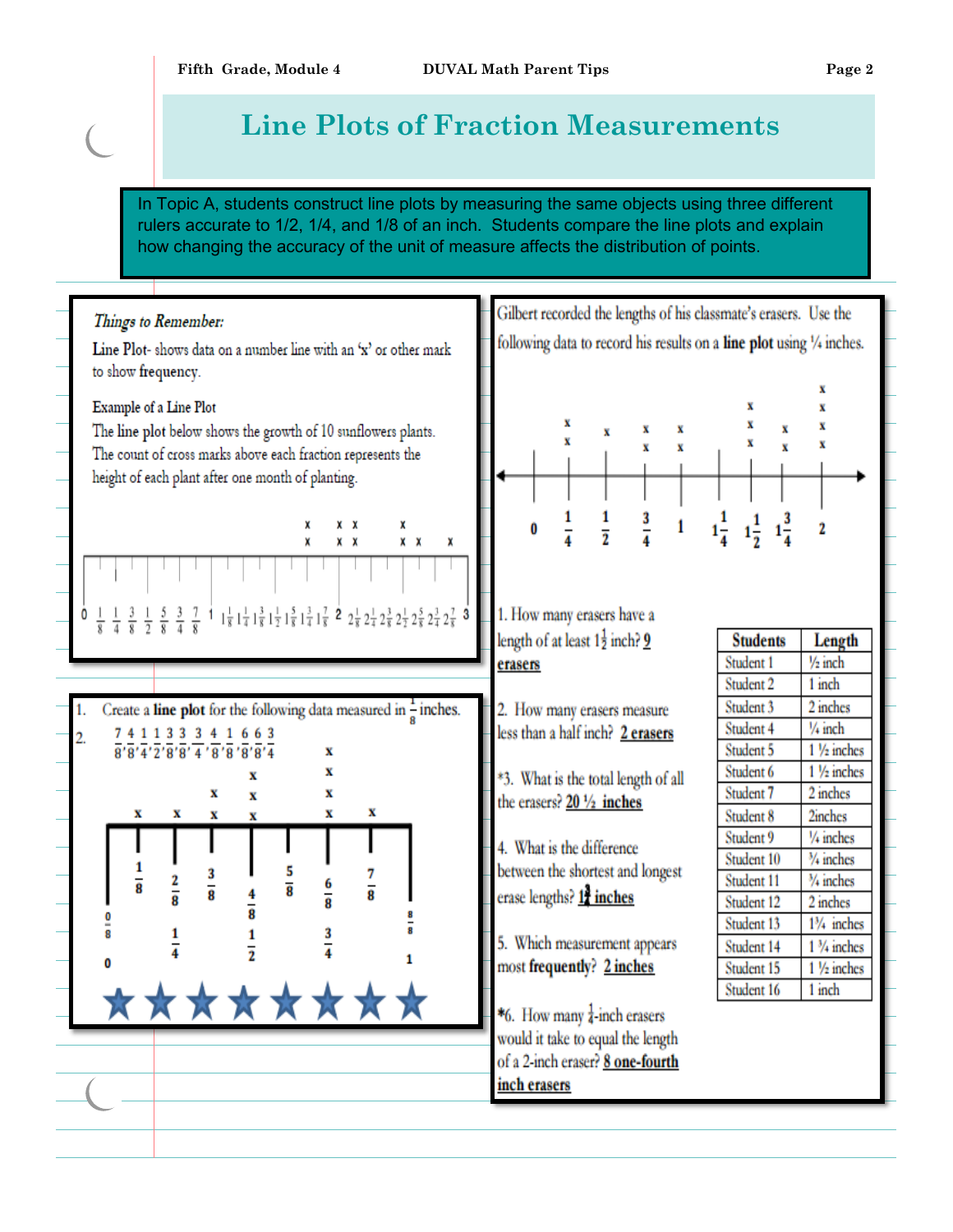## **Multiplication of a Fraction by a Fraction**

Topic E introduces students to multiplication of fractions by fractions. The topic starts with multiplying a unit fraction by a unit fraction, and progresses to multiplying two non-unit fractions. Students use area models, rectangular arrays, and tape diagrams to model the multiplication. Students convert smaller units to fractions of a larger unit (e.g., 6 inches = ft). The inclusion of customary units provides a meaningful context for many common fractions (pint  $= 1$  cup, yard  $= 1$  foot, gallon  $= 1$  quart, etc.).